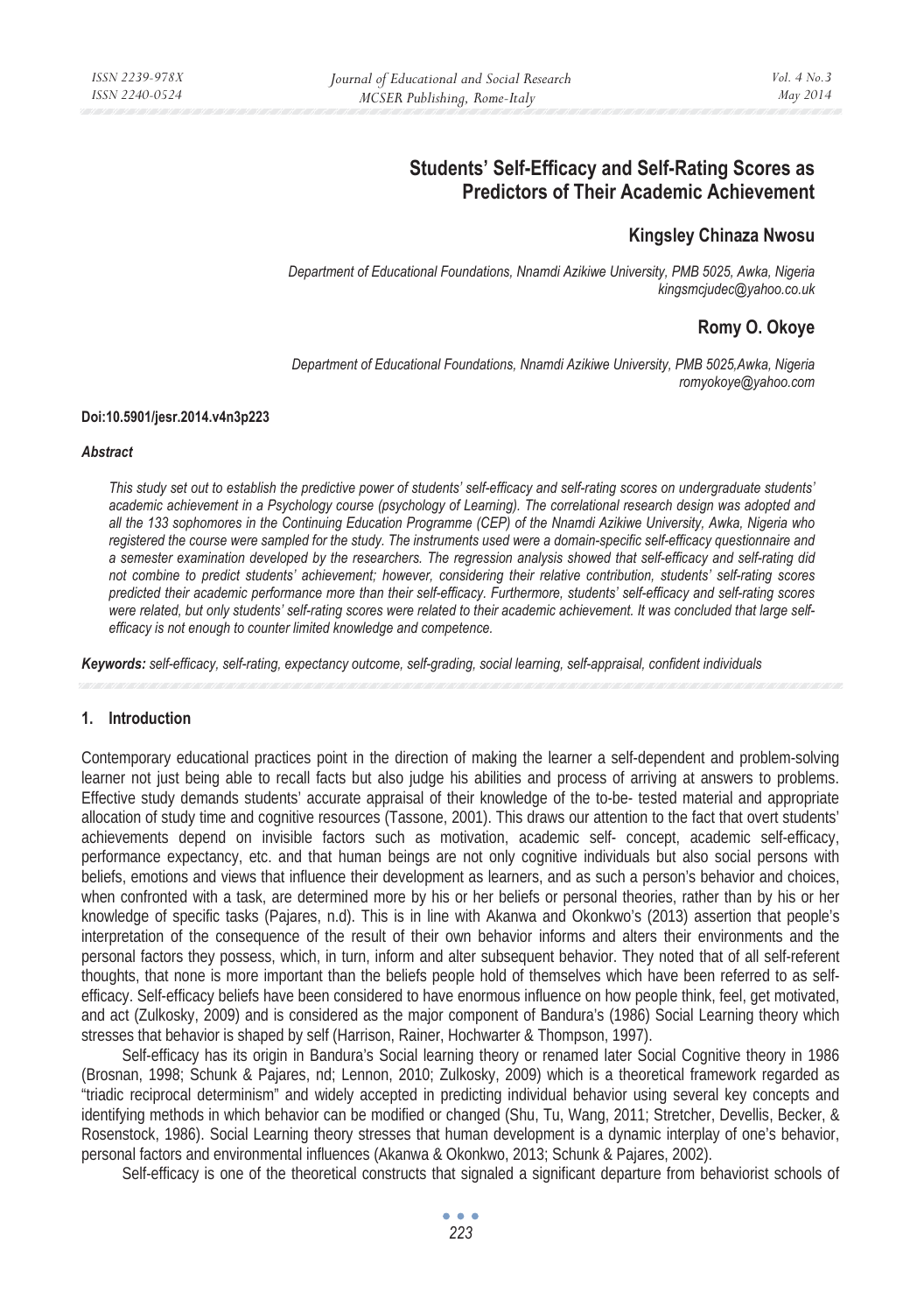thought, which dominated behavioral science for decades and has been a major focus of theoretical and empirical scholarship which have shown that variations in performance could now be attributed, in part, to differences among people in their beliefs and perceptions about their ability, rather than differences among people in their reinforcement histories (Lennon, 2010). Self efficacy beliefs, according to Hall and Vanice (2010), are 'thoughts or ideas people hold about their abilities to perform those tasks necessary to achieve a desired outcome'. Bandura (1997) defined self-efficacy as a belief in one's own ability to organize and perform certain tasks. It refers to learners' beliefs about their capabilities of carrying out a task in which they cognitively pose such questions like 'can I do it or not' (Min-Hsun & Pey-Chewn, 2012). Every individual has a conviction about his ability to carry out a particular activity and these beliefs influence the way he thinks and feels, which can facilitate or restrain his actions. Clark, and Dodge (1999) noted that self-efficacy is a part of reciprocal process that determines behavior and that assessing just the level of a person's self-efficacy gives important information but provides only a partial picture of how behavior is influenced. Four sources of information upon which self-efficacy beliefs are based are; individual's own past performance, vicarious experiences of observing the performances of others, verbal persuasion that one possesses certain capabilities, and physiological state (Siegle & McCoach, 2007). Zulkosky (2009) noted that a sense of self-efficacy can be gained as a person completes a skill successfully, observes someone else doing a task successfully, acquires positive feedback about completing a task, or relies on physiological cues. To Siegle and McCoach, (2007) capitalizing on the strongest of the above sources produces very confident individuals.

Self-efficacy is regarded to be context specific or the self evaluation or assessment of self through specifically defined situations (Sam, Othman, & Nordin, 2005; Bandura, 1997). For the fact that self-efficacy is context specific one will be making mistake to think that self-efficacy in one area of an individual's life may translate in strong self-efficacy in another area of life. This occurs as a result of the fact that there may variances in ones' assessment of the four sources of information upon which self-efficacy is based. This is why Carroll, Houghton, Wood, Unsworth, Hattie, Gordon, and Bower (nd:4) stated that self-efficacy is best conceived as a 'differentiated set of self-beliefs specific to different areas of functioning (e.g., social self-efficacy, academic self-efficacy)'. Zimmerman (2000:83) has noted that the properties of selfefficacy are its level, generality and strength which are measured using questionnaire items that are task-specific, vary in difficulty and capture degrees of confidence, and he further stated that 'self-efficacy beliefs are not a single disposition but rather are multidimensional in form and differ on the basis of the domain of functioning'. In the same line of thought Zulkosky (2009) stated that self-efficacy is concerned about the self-perception or self-judgment of being able to accomplish a specific goal and cannot be sensed globally.

Several research works have been carried out to establish the relationship between self-efficacy and students' behaviours and achievement. Min-Hsun and Pey-Chewn (2012) found a significant positive correlation between language learning strategy use and self-efficacy beliefs of Taiwanese high school students. Participants used language learning strategies in a medium level, and held a medium level of self-efficacy belief. Lane, Lane and Cockerton (2003) found significant positive relationship between self-efficacy and postgraduate students' performance. Also in a study that involved increasing students' mathematics self-efficacy through teacher training, Siegle and McCoach (2007) found a significant relationship between self-efficacy and achievement of students whose teachers were trained in self-efficacy. This is to say that students whose teachers were trained in self-efficacy showed stronger relationship between posttest self-efficacy and posttest achievement than students of teachers who were not trained. Nicolaidou and Philippou (n.d) found stronger relationship between self-efficacy and achievement than attitude and achievement in mathematics. Ferla, Valcke and Cai (2009) in a study that examined the reconsideration of the structural relationship between self-efficacy and academic self-concept found out that academic self-concept is a better predictor (and mediator) for affective motivational variables while academic self-efficacy is better predictor (and mediator) for academic achievement. However, Sam, Othman, and Nordin (2005) found that higher levels of internet usage did not necessarily translate into better computer self-efficacy among undergraduates. They also found that computer self-efficacy was affected by disciplines of students. Lane, Lane, and Cockerton (2003) found relatively weak relationship between self-efficacy and performance.

According to Pajares (n.d), Bandura had drawn a distinction between the roles of self-efficacy beliefs versus those of outcome expectations in influencing motivation and predicting behavior. Self-efficacy beliefs are judgments of personal competence to engage in a behavior while outcome expectations are judgment of the likely consequence the behavior will produce. Schunk and Pajares (nd) pointed out that outcome expectations which are the consequences expected from one's own actions/behavior though are related to self-efficacy beliefs are not synonymous. They expatiated this by saying that an efficacious student may believe that she has the capability to learn mathematics but may equally belief that she will not score high in mathematics because of the instructor's disposition towards her in spite of her perceived capability.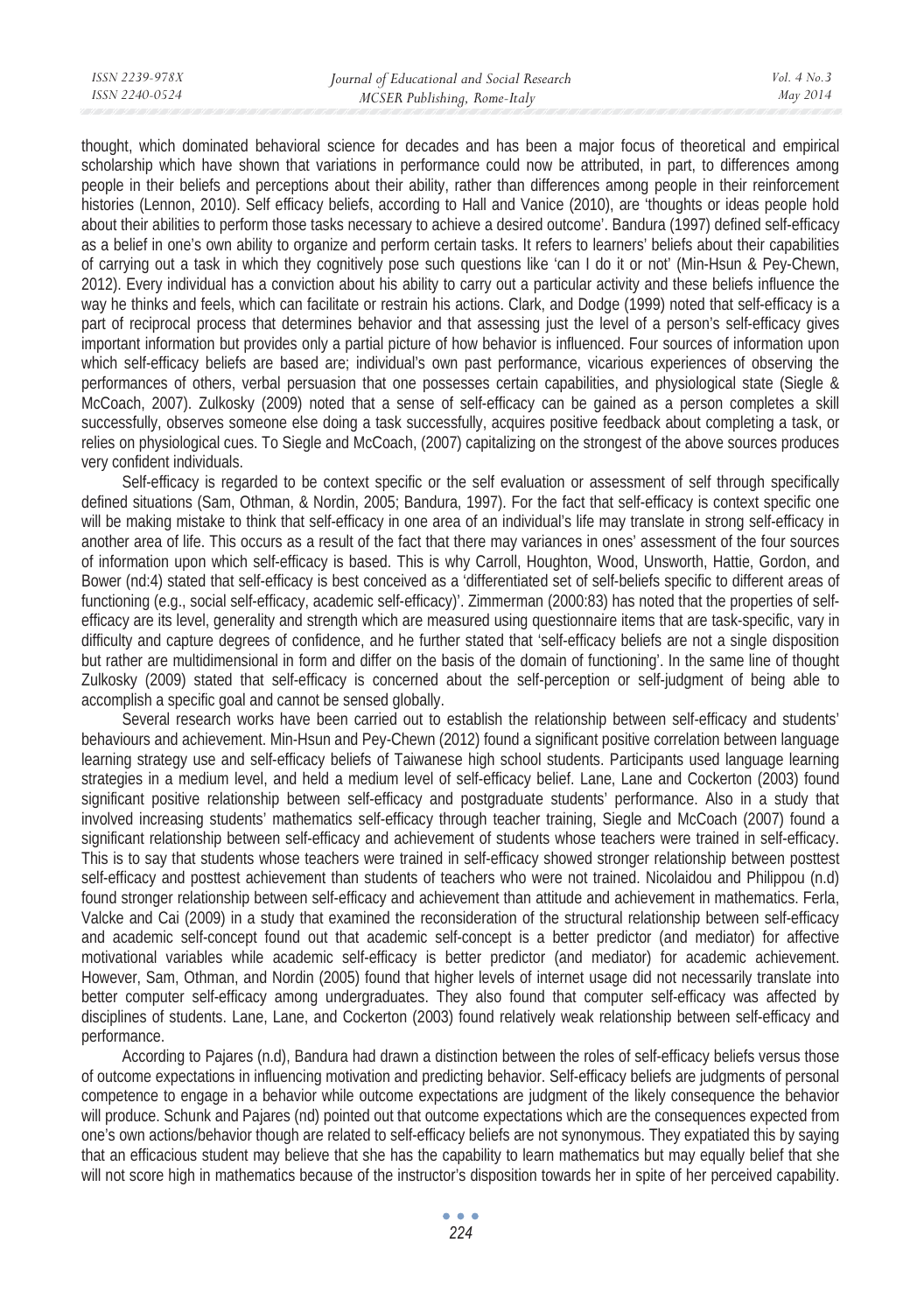However, self-efficacy, according to Pajares, in part, determines outcome expectations. Students can as well judge or rate themselves on the likely consequence of their behavior, and come up with a position on the likely consequences of their efforts. In order to encourage self-regulated learning efforts are being made by contemporary evaluator to adopt assessment strategies that integrate students in the evaluation processes. In some cases, students are encouraged to rate themselves on the likely scores they will get in a task. This appraisal of self-knowledge as a function of score predictions, according to Tassone (2001) is an important component of the 'performance expectancy' which is considered to be part of self-regulated learning. Self-grading appears to result in increased students' learning (Sadler & Good, 2006). Munoz and Alvarez (2007) had entertained the fears that students are inaccurate in their judgment of their abilities, occasioned by learners' unawareness of meta-cognitive skills (Kruger & Dunning, 2009). When students selfrate themselves there is the tendency that they reflect on their performance and students who have high judgments of their personal competencies are likely to expect high positive consequence which their behavior will produce. Kelberlau-Berks (2006) found that students were accurate with their self-ratings and that those self-ratings helped students with test preparation. Wilson (1999) found positive correlation between adult German and French second language learners' selfratings and their performance in Test of English for International Communication (TOEIC).

Though researchers have studied predictive abilities of self-efficacy and some psychological constructs such as attitude (Nicolaidou & Philippou, n.d), self-concept (Ferla, Valcke & Cai, 2009), etc little has been done, more especially in Nigeria, to establish the predictive power of self-efficacy and self-rating as a function of score predictions on students' academic achievement. Hence, this study set out to investigate the extent self-efficacy and self-rating scores of students will predict their performance in an undergraduate degree examination. To address this issue, the following hypotheses were formulated:

- Ho1: Students' self-efficacy and self-rating scores do not have significant relationship with their academic achievement.
- Ho2: Students' self-efficacy and their self-rating scores do not combine to predict students' academic achievement.
- Ho3: Students' self-efficacy and their self-rating scores do not relatively predict students' academic achievement.

# **2. Method**

The study adopted the correlational research design since the researchers are interested in determining the extent the predictor variables could determine the criterion variable and without the intension of manipulating any of the predictor variable.

The population of the study consisted of all the 133 Continuing Education Programme undergraduate students of the 2012/2013 academic who wrote the course – EDU 212 (Psychology of Learning). All the students were used. These are students who work and study and come to school during the weekend. They are off-campus college students. Traditionally, regular students are seen as better than these students and coupled with the fact that many of them are working and studying, they may lack the confidence to tackle their study.

The researchers constructed a domain-specific self-efficacy questionnaire with 20 items which were based on the course outlines used in teaching these students since strongest associations were found for those outcomes that were most similar to the way self-efficacy was measured (Lennon, 2010). Here, students were required to rate series of statements about their confidence in tackling some tasks in psychology of learning. The items had four-point scale response of strongly agree (SA), agree (A), disagree (D) and strongly disagree (SD) which show the extent of their confidence. And students were asked to complete the questionnaire immediately before they started writing their examination in the course (EDU 212). They were given 20 minutes to complete the self-efficacy questionnaire after which they were collected. After their written examination, they were asked to write the scores they would likely get in the examination. They were guided by the researchers by providing the marks allotted to each question in the examination rubrics. This would help them have an overview of lectures' making guide.

> $\sim$   $\sim$   $\sim$ *225*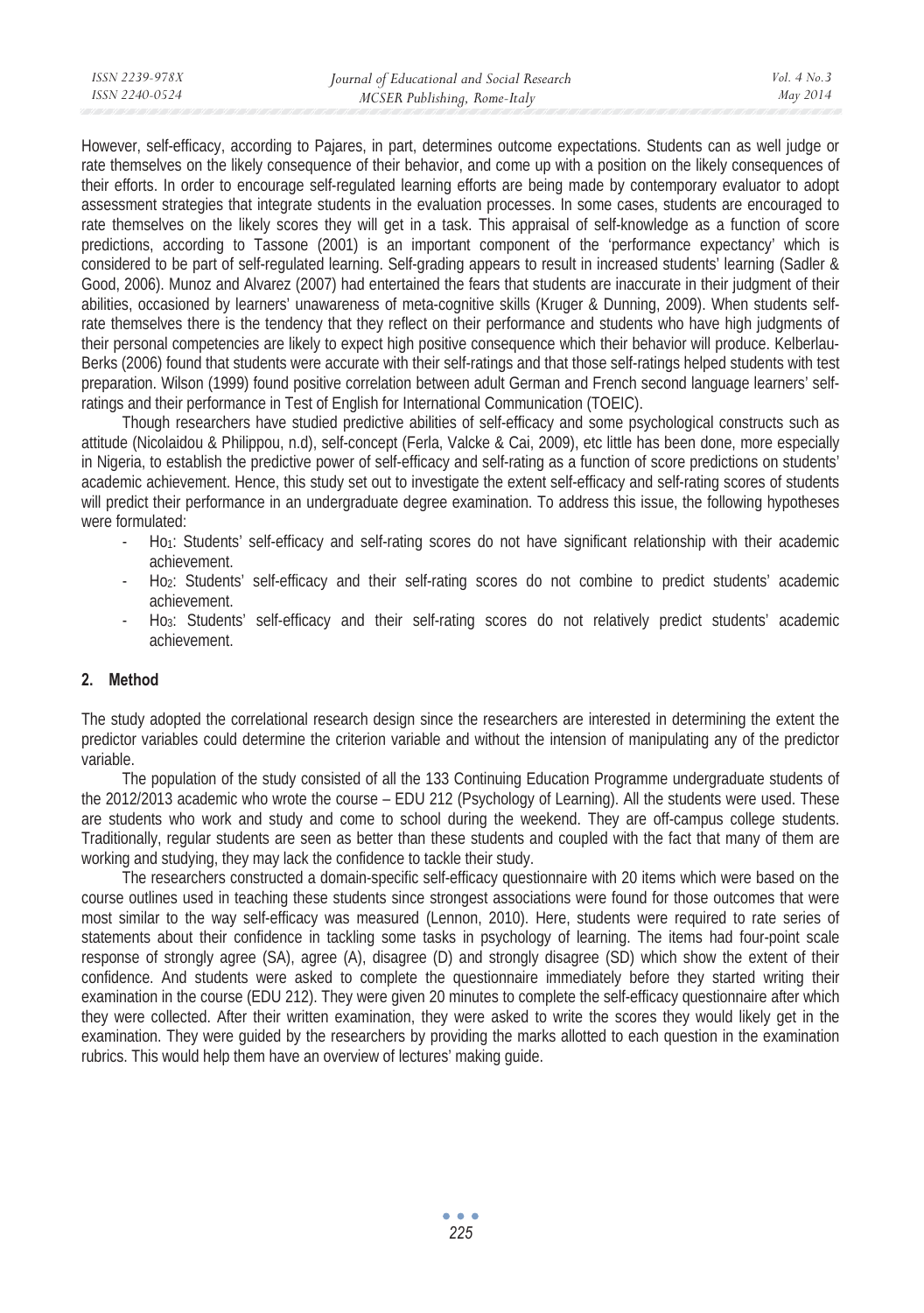# **3. Results**

|               |                                                             | self-efficacy | self-rating         | achievement         |
|---------------|-------------------------------------------------------------|---------------|---------------------|---------------------|
| self-efficacy | Sig. (2-tailed)                                             |               | .206 <sup>°</sup>   | .159                |
|               |                                                             |               | .017                | .068                |
| self-rating   | Sig. (2-tailed)                                             | $.206+$       |                     | $.203$ <sup>*</sup> |
|               |                                                             | .017          |                     | .019                |
| Achievement   | Sig. (2-tailed)                                             | .159          | $.203$ <sup>*</sup> |                     |
|               |                                                             | .068          | .019                |                     |
|               | *. Correlation is significant at the 0.05 level (2-tailed). |               |                     |                     |

**Table 1:** Correlation matrix coefficient of students' self-efficacy, self-rating and academic achievement.

Table 1 shows that there is a significant relationship between students' self-efficacy and self-rating scores. The product moment correlation coefficient ( $r = .206$ ,  $p < .05$ ). Students' self-rating scores also has significant relationship with their academic achievement ( $r = .203$ ,  $p < .05$ ). Therefore, we reject the hypotheses that there is no significant relationship between students' self-efficacy and self-rating, and between students' self-rating and their academic achievement. But the hypothesis that there is no significant relationship between self-efficacy and their academic achievement was upheld.

**Table 2:** Regression summary of composite contribution of self-efficacy and self-rating scores

| Model |      | Square | Adjusted R Square | Std. Error of the Estimate |
|-------|------|--------|-------------------|----------------------------|
|       | 235a | 055    | 041               | .22408                     |

Table 2 shows that the multiple regression correlation coefficient indicating the relationship between the independent variable (students' self-efficacy and self-rating scores) and students' academic achievement is 0.055. The adjusted R square is 0.041, meaning that the independent variables accounted for 4.1 percent variation in students' achievement. Further verification using multiple regression ANOVA produced  $F(z, 130) = 3.809$ ; P<0.05 meaning that there was a significant linear relationship between students' self-efficacy, self-rating score and students' academic achievement.

**Table 3:** Regression summary of the relative contribution of students' self-efficacy and self-rating scores

| Model         | <b>Unstandardized Coefficients</b> |            | <b>Standardized Coefficients</b> |            |      |
|---------------|------------------------------------|------------|----------------------------------|------------|------|
|               |                                    | Std. Error | <b>Beta</b>                      |            | Sig. |
| (Constant)    | 19.590                             | 10.373     |                                  | 1.888 .061 |      |
| self-efficacy | 172                                | 123        | .122                             | 1.401 163  |      |
| self-rating   | 232                                | 114        | 178                              | 2.038      | .044 |

Table 3 above shows that only students' self-rating (B=0.178, t(133)= 2.038; P<0.05) was found to have significant relative contribution to students' achievement.

## **4. Discussion**

The study attempted to find the predictive power of student's self-efficacy and self-rating scores as predictors of their achievement. The findings of the study showed that there is a significant positive relationship between students' selfefficacy and their self- rating scores ( $r = .206$ ,  $p < .05$ ); between self-rating scores and academic achievement ( $r = .203$ , p < .05); no significant relationship was found between self-efficacy and students' academic scores here.

The finding that significant positive relationship exists between self-efficacy and self-rating is in agreement with Pajeres (nd) that self-efficacy can, in a way, determine outcome expectation of students. That is to say that the consequences expected from one's own actions/behavior are related to one's judgments of personal competence to engage in a behavior. People who are confident in their abilities to perform a task expect higher outcome from the task engaged in. Again the significant relationship between self-rating scores and academic achievement indicates that people can accurately rate their expected consequences of their behaviours. This is in agreement with Wilson (1999) who found positive correlation between adult German and French second language learners' self-ratings and their performance in Test of English for International Communication (TOEIC), and Berks' (2006) finding that students were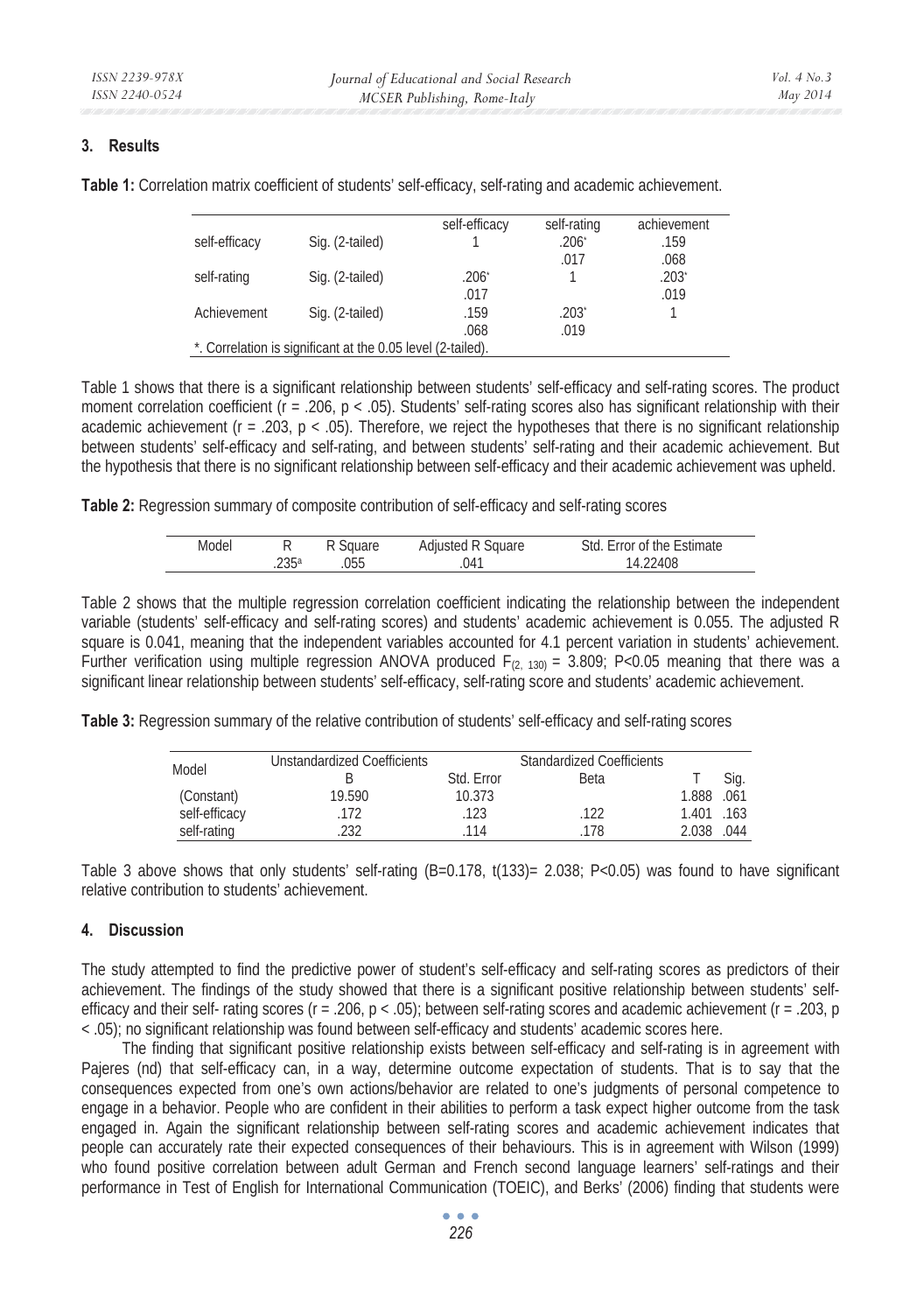| ISSN 2239-978X | Journal of Educational and Social Research | Vol. $4$ No. $3$ |
|----------------|--------------------------------------------|------------------|
| ISSN 2240-0524 | MCSER Publishing, Rome-Italy               | May 2014         |
|                |                                            |                  |

accurate with their self-ratings. Furthermore, the finding that there is no significant correlation between self-efficacy and students' academic achievement contrasts sharply with the findings of Min-Hsun and Pey-Chewn (2012), Lane, Lane and Cockerton (2003), and Siegle and McCoach (2007). Literature has shown significant positive relationship than no significant relationship between self-efficacy and academic achievement, and this calls for the examination of other variables that might have interfered here. Performances can be altered by variables such as self-regulatory skills of students. Bandura (2006) noted that proficient performance is in a way guided by higher-order self-regulatory skills which include generic skills for diagnosing task demands, constructing and evaluating alternative courses of action, setting proximal goals to guide one's efforts, and creating self-incentives to sustain engagement in taxing activities and to manage stress and debilitating intrusive thoughts. This group of students may lack necessary self-regulatory skills that would have enabled them match their self-efficacy with their achievement. This might have been the result of insufficient knowledge or efforts by the students. Pajeres (2002) in wik.ed.uiuc.edu emphasized that large amount of self-efficacy cannot counteract limited skills and knowledge.

Again, findings showed that the two variables (self-efficacy and self-rating scores) when combined together using multiple regression could not predict significantly students' academic achievement. They could account for only 4% percent of variation in students' achievement. However, in examining the relative contributions of the two variables table 3 indicated that self-rating scores predicted students' achievement more than their self-efficacy. This discrepancy in prediction also confirms the fact that though the two variables are related that they are not synonymous.

### **5. Conclusion**

The work has indicated a relationship between self-efficacy and self-rating; self-rating and students' achievement but no relationship between self-efficacy with students' achievement; that self-efficacy did not predict their academic achievement while self-rating scores did. And the significant relationship between self-efficacy and their self-rating implies that the more ones self-efficacy belief increase, the more his outcome expectation will also increase. Students, who perceived themselves as having the confidence to perform the task, also expected higher results after the task. However, though there was positive linear relationship between self-efficacy and their academic performance, the relationship was not significant, but significant relationship existed between self-rating and academic achievement. This implies that some variables might have mediated between self-efficacy and students' academic achievement. These may include the nature of the examination, students' attribution mechanism, and skills in self-regulated learning. This points to the fact that one's perception of one's ability is not enough to counter insufficient knowledge in the area.

## **References**

Bandura, A. (1997). *Self-efficacy: The exercise of control*. New York: Freeman.

- Bandura, A. & Locke, E. A. (2003). Negative self-efficacy and goal effects revisited. *Journal of Applied Psychology, 88,(* 1), 87-99*.*
- Carroll, A. , Houghton, J., Wood, R. Unsworth, K., Hattie, J., Gordon, L., & Bower, J. (nd). Self-efficacy and academic achievement in The mediating effects of academic aspirations and delinquency. *www.ncbi.nlm.nih.gov/pubmed/19027942*
- Clark, N. M. & Dodge, J. A. (1999). Exploring self-efficacy as predictor of disease management. *Health Education and Behaviour, 26,*  (1), 72-89.
- Ferla, J., Valcke, M. & Cai, Y. (2009). Academic self-efficacy and academic self-concept: Reconsidering the structural relationships. *Learning and Individual Differences, 19, 499-505.*
- Hall, S. & Vance, E. A. (2010). Improving self-efficacy in Statistics: Role of self-explanation and feedback. *Journal of Statistics Education, 18, (3), 1-22*.

Harrison, A. W., Rainer, R. K, Hochwarter, W. A. & Thompson, K. R. (1997). Testing the self-efficacy-performance linkage of socialcognitive theory. *The Journal of Social Psychology,* 37(l), 79-87

- Kelberlau-Berks, D. R. (2006). *The effects of self-assessment on student learning*. A Report On Action Research Project Submitted in the Middle Institute Partnership And Mat Degree,Lincoln, Nebraska.
- Lane, J., Lane, A. & Cockerton, T. (2003). Prediction of postgraduate performance from self-efficacy, class of degree and cognitive ability test scores. www.heacademy.ac.uk/assets/hlst/documents/.../0016\_lanej\_vol2*no1.*
- Lennon, J. M. (2010). Self-efficacy. In J. A. Rosen, E. J. Glennie, B. W. Dalton, J. M. Lennon, & R. N. Bozick (Eds). *Noncognitive Skills in the Classroom: New Perspectives on Educational Research.* RTI Press publication No. BK-0004-1009.Research Triangle Park, NC: RTI International. Retrieved [date] from http://www.rti.org/rtipress.
- Min-Hsun, S. & Pey-Chewn, D. (2012). EFL learners' language learning strategy use and perceived self-efficacy. *European Journal of Social Sciences, 27, (3), 335-345*.
- Munoz, A. & Alvarez, M. E. (2007). Students' objectivity and perception of self-assessment in an ELF classroom. *The Journal of Asia*